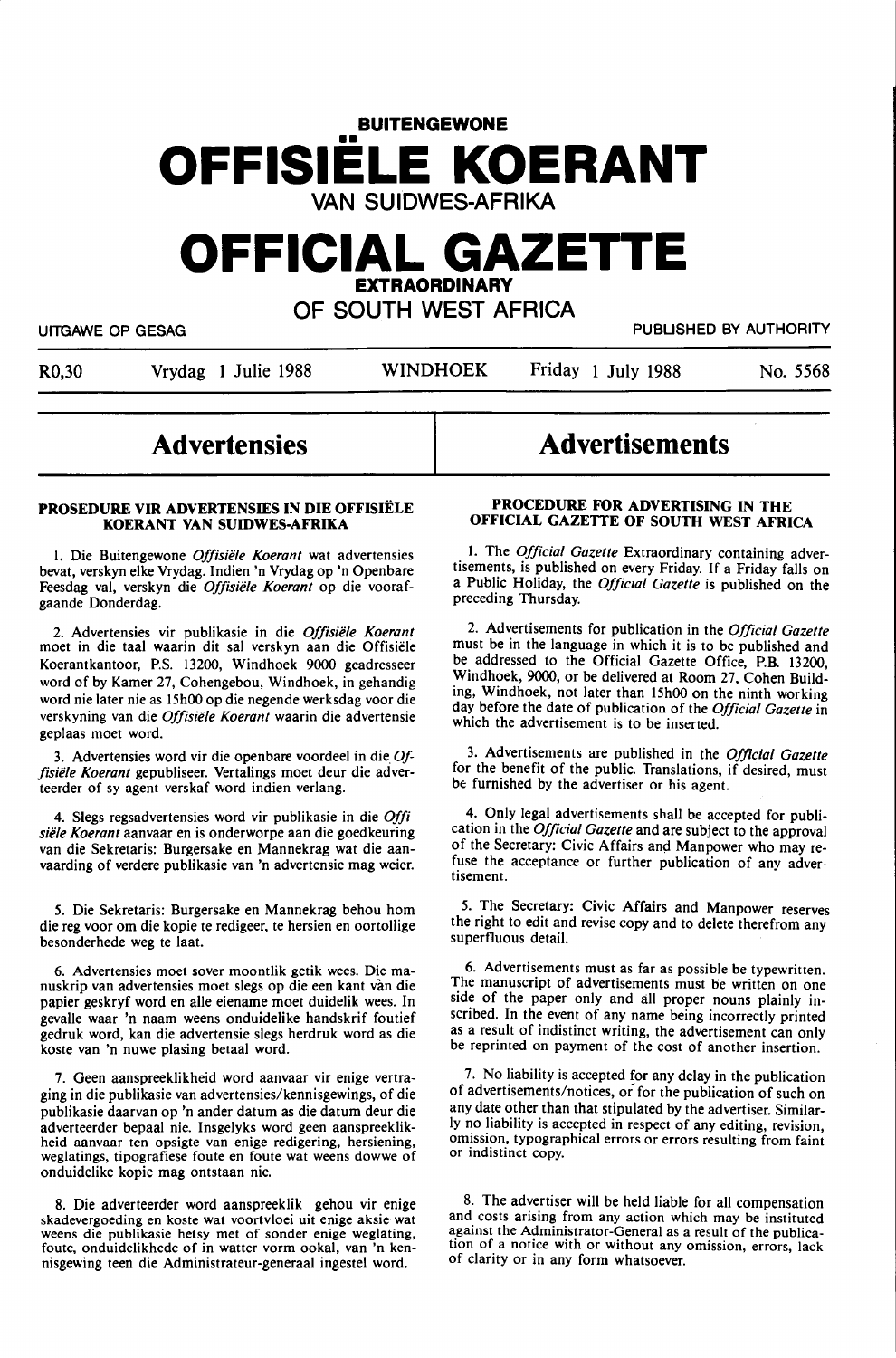9. Die jaarlikse intekengeld op die *Offisiide Koerant* is R25 plus belasting posvry in hierdie gebied en die Republiek van Suid-Afrika, verkrygbaar by Star Binders & Printers, Posbus 56, Windhoek, 9000. Oorsese intekenaars moet posgeld vooruitbetaal. Enke! eksemplare van die *Offisiele Koerant* is verkrygbaar van Star Binders & Printers, Posbus 56, Windhoek, 9000 teen die prys soos gedruk op eksemplaar. Eksemplare word vir slegs twee jaar in voorraad gehou.

10. Die koste vir die plasing van kennisgewings is soos volg en is betaalbaar by wyse van tjeks, wissels, pos- of geldorders:

#### **LYS VAN VASTE TARIEWE**

| GESTANDAARDISEERDE<br><b>KENNISGEWINGS</b>                                                                                                                                                                     | Tarief per<br>plasing<br>R |
|----------------------------------------------------------------------------------------------------------------------------------------------------------------------------------------------------------------|----------------------------|
|                                                                                                                                                                                                                | 3,25                       |
| Aktes: Verlore dokumente                                                                                                                                                                                       | 6,00                       |
| <b>Besigheidskennisgewings</b><br>.                                                                                                                                                                            | 5,00                       |
| Boedelwettekennisgewings: Vorms J. 187, 193,<br>197, 295, 297, 517 en 519                                                                                                                                      | 2,00                       |
| Derdepartyassuransie-eise om skadevergoeding.                                                                                                                                                                  | 2.50                       |
| Insolvensiewet- en maatskappywettekennisge-<br>wings: J. 28, J. 29. Vorms 1 tot 9                                                                                                                              | 4,00                       |
| L.W. - Vorms 2 en 6 - bykomstige verklarings<br>volgens woordetaltabel, toegevoeg tot die basie-<br>se tarief.                                                                                                 |                            |
| Naamsverandering (vier plasings) $\dots\dots\dots\dots$                                                                                                                                                        | 60,00                      |
| Naturalisasiekennisgewings (insluitende 'n her-<br>druk vir die adverteerder)                                                                                                                                  | 2,00                       |
| Onopgeëiste geld — slegs in die Buitengewone $Of$ -<br>fisiële Koerant sluitingsdatum 15 Januarie (per in-<br>skrywings van "naam, adres en bedrag")                                                           | 0,80                       |
| Slagterskennisgewings                                                                                                                                                                                          | 5,00                       |
| Slumopruimingshofkennisgewings, per perseel                                                                                                                                                                    | 4,00                       |
| Verlore lewensversekeringspolisse                                                                                                                                                                              | 2.00                       |
| NIE-GESTANDAARDISEERDE KENNISGEWINGS                                                                                                                                                                           |                            |
| Maatskappykennisgewings:                                                                                                                                                                                       | R                          |
| Kort kennisgewings: Vergaderings, besluite, aanbod<br>van skikking, omskepping van maatskappye, vry-<br>willige likwidasie, ens.: sluiting van lederegisters<br>vir oordragte en/of verklarings van dividende. | 11,00                      |
| Dranklisensiekennisgewings (in Buitengewone Of-<br>fisiële Koerante, t.w. (Junie/Tvl.; November/<br>Kaap; Januarie/OVS; April/Natal) per tweetalige<br>aansoek $\ldots \ldots \ldots$                          | 7,00                       |
| Verklaring van dividende met profytstate, notas in-<br>gesluit                                                                                                                                                 | 25,00                      |
| Lang kennisgewings: Oordragte, veranderings met                                                                                                                                                                |                            |

betrekking tot aandele of kapitaal, aflossings, besluite, vrywillige likwidasies ................... Handelsmerke in Suidwes-Afrika .............

37,00 11,00

7,00

Likwidateurs en ander aangesteldes se kennisgewings ................................... .

9. The subscription for the *Official Gazelle* is R25 plus GST per annum, post free in this territory and the Republic of South Africa, obtainable from Star Binders and Printers, P.O. Box 56, Windhoek, 9000. Postage must be prepaid by overseas subscribers. Single copies of the *Official Gazette*  are obtainable from Star Binders & Printers, P.O. Box 56, Windhoek 9000, at the price as printed on copy. Copies are kept in stock for two years only.

JO. The charge for the insertion of notices is as follows and is payable in the form of cheques, postal or money orders:

#### **LIST OF FIXED TARIFF RATES**

STANDARDISED NOTICES

| STANDARDISED NOTICES                                                                                                                                                                                      | Rate per<br>insertion<br>R |
|-----------------------------------------------------------------------------------------------------------------------------------------------------------------------------------------------------------|----------------------------|
| Transfer of business                                                                                                                                                                                      | 3,25                       |
| Deeds: Lost documents                                                                                                                                                                                     | 6,00                       |
| Business notices                                                                                                                                                                                          | 5,00                       |
| Administration of Estates Acts Notices, Forms<br>J. 187, 193, 197, 295, 297, 517 and 519                                                                                                                  | 2,00                       |
| Third party insurance claims for compensation.                                                                                                                                                            | 2,50                       |
| Insolvency Act and Company Acts Notices: J. 28,<br>J. 29. Forms 1 to 9                                                                                                                                    | 4,00                       |
| $N.B.$ – Forms 2 and $6$ – additional statements<br>according to word count table, added to the basic<br>tariff.                                                                                          |                            |
| Change of name (four insertions)                                                                                                                                                                          | 60,00                      |
| Naturalisation notices (including a reprint for the<br>$advertiser)$                                                                                                                                      | 2,00                       |
| Unclaimed moneys — only in the <i>Official Gazette</i><br>Extraordinary, closing date 15 January (per entry<br>of "name, address and amount")                                                             | 0,80                       |
| Butchers' notices                                                                                                                                                                                         | 5,00                       |
| Slum Clearance Court Notices, per premises                                                                                                                                                                | 4,00                       |
| Lost life insurance policies                                                                                                                                                                              | 2,00                       |
| NON-STANDARDISED NOTICES                                                                                                                                                                                  |                            |
| Company notices:                                                                                                                                                                                          | R                          |
| Short notices: Meetings, resolutions, offers of com-<br>promise, conversions of companies, voluntary<br>windings-up, etc.: closing of members' registers<br>for transfer and/or declarations of dividends | 11,00                      |
| Liquor Licence Notices (In Official Gazette, Ex-<br>traordinary viz. (June/Tvl; November/Cape;<br>January/O.F.S.; April/Natal), per bilingual                                                             | 7.00                       |
| Declaration of dividends with profit statements, in-<br>cluding notes $\ldots \ldots \ldots \ldots \ldots \ldots \ldots \ldots$                                                                           | 25,00                      |
| Long notices: Transfers, changes in respect of<br>shares or capital, redemptions, resolutions, volun-<br>tary liquidations                                                                                | 37,00                      |
| Trade marks in South West Africa                                                                                                                                                                          | 11,00                      |
|                                                                                                                                                                                                           |                            |
| Liquidators' and other appointees' notices                                                                                                                                                                | 7,00                       |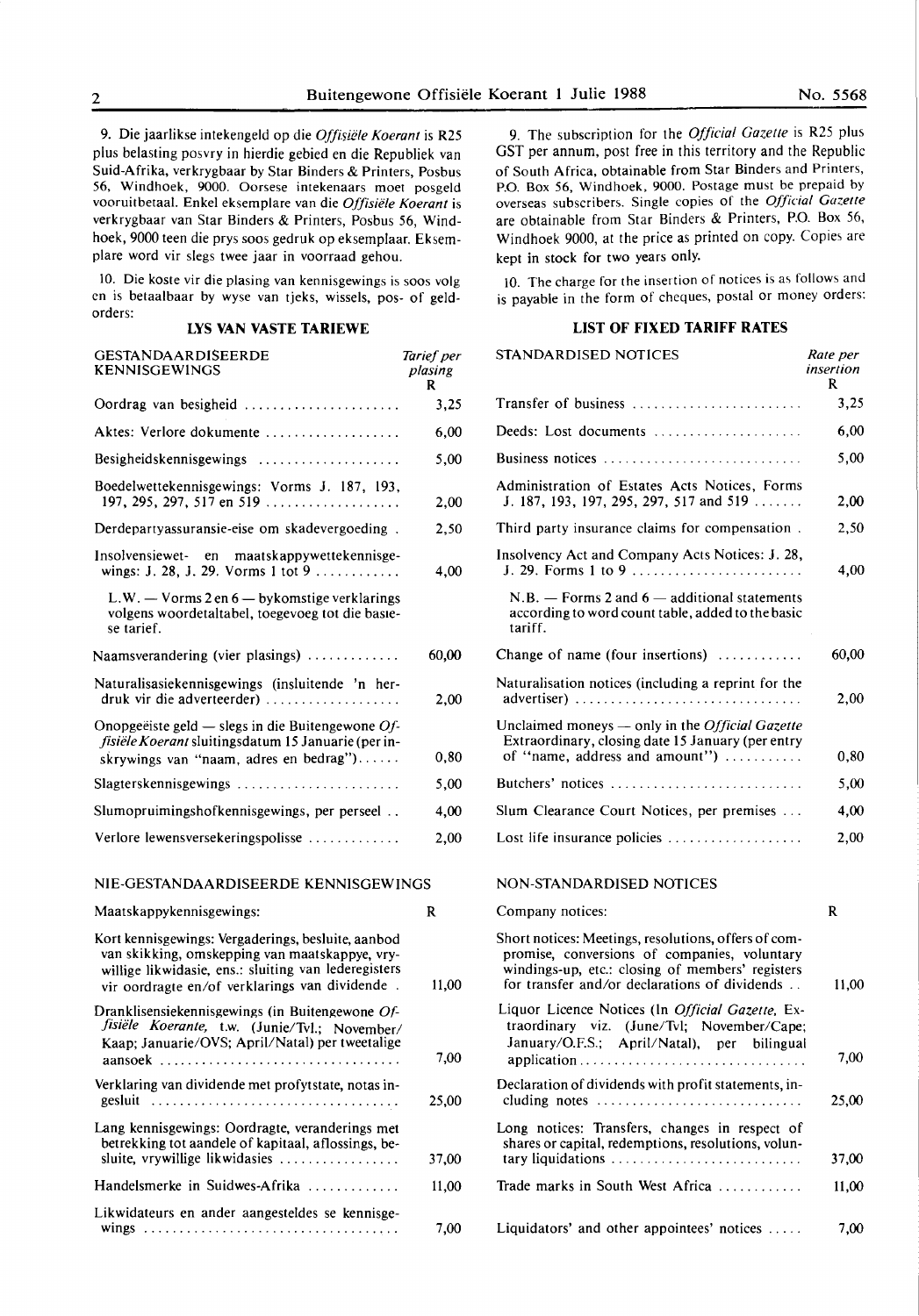### EREGTELIKE EN ANDER OPENBARE VERKOPE:

| $\mathsf{B}$ eregtelike verkope<br>18.00 |
|------------------------------------------|
|                                          |
| 6.00                                     |
| 15.00                                    |
| 23.00                                    |
|                                          |

#### ROERS VAN DIE HOF:

#### oorlopige en finale likwidasies of sekwestrasies 14,00

| Vermindering of verandering in kapitaalsame-             |       |
|----------------------------------------------------------|-------|
| smeltings, aanbod van skikking                           | 37.00 |
| Geregtelike besture, <i>kurator bonis</i> en soortgelyke |       |
| en uitgebreide bevel nisi                                | 37.00 |
| Verlenging van keerdatum                                 | 4.00  |
| Fersydestellings en afwysings van petisies (J. 158)      | 4.00  |

II. Die koste vir die plasing van advertensies, behalwe die ennisgewings wat in paragraaf 10 genoem word. is teen die arief van 56c per cm dubbelkolom. (Gedeeltes van 'n cm noet as volle cm bereken word).

12. Geen advertensie word geplaas tensy die koste nie ooruitbetaal is nie. Tjeks, wissels, pos- en geldorders moet an die Sekretaris,: Burgersake en Mannekrag betaalbaar genaak word.

#### SALES IN EXECUTION AND OTHER PUBLIC SALES:

| Sales in execution $\ldots \ldots \ldots \ldots \ldots \ldots \ldots \ldots \ldots$ 18,00 |       |
|-------------------------------------------------------------------------------------------|-------|
| Public auctions, sales and tenders:                                                       |       |
|                                                                                           | -6.00 |
|                                                                                           | 15.00 |
|                                                                                           | 23.00 |
|                                                                                           |       |

#### ORDERS OF THE COURT:

| Provisional and final liquidations or sequestra-  |       |
|---------------------------------------------------|-------|
|                                                   | 14.00 |
| Reduction or change in capital mergers, offers of |       |
| compromise                                        | 37.00 |
| Judical managements, curator bonis and similar    |       |
| and extensive rule nisi                           | 37,00 |
| Extension of return date                          | 4,00  |
| Supersession and discharge of petitions (J. 158)  | 4,00  |

II. The charge for the insertion of advertisements other than the notices mentioned in paragraph 10 is at the rate of 56c per cm double column. (Fractions of a cm must be calculated as a cm).

12. No advertisements shall be inserted unless the charge is prepaid. Cheques, drafts, postal or money orders must be made payable to the Secretary: Civic Affairs and Manpower.

### **Vorm/Form J 187 LIKWIDASIE- EN DISTRIBUSIEREKENING IN BES10RWE BOEDELS WAT TER INSAE LE**

lngevolge artikel 35(5) van Wet 66 van 1965, word hierby kennis gegee dat duplikate van die likwidasie- en distribusierekenings (eerste en finale, *tensy anders vermeld)* in die boedels hieronder vermeld, in die kantore van die Meester en Landdroste soos vermeld en gedurende 'n tydperk van 21 dae (of korter of langer *indien spesiaal vermeld)* vanaf gemelde atums of vanaf datum van publikasie hiervan, as dit later is, ter insae lê van alle persone wat daarby belang het.

Indien binne genoemde tydperk geen besware daarteen by die betrokke Meester ingedien word nie, gaan die eksekueurs oor tot die uitbetalings ingevolge gemelde rekenings.

591/87 ENGELBRECHT Alida Maria, 080228 OOH 00 7, maruru. Omaruru, Windhoek. Eerste Persoonlike Bateestuur, Posbus 448, Windhoek, 9000.

140/1988 WERNER Johanna Dorothea, Victoriastraat 10, Coburg, Wes-Duitsland, Windhoek. Eerste Persoonlike atebestuur, Posbus 448, Windhoek.

581/1987 OLIVIER Delene, 380802 0064 00 *5,* Plaas benab, Grootfontein, Windhoek. Eerste Persoonlike Batebestuur, Posbus 448, Windhoek.

582/1987 OLIVIER Gerhardus Dirk, 330326 *5056* 00 7, Plaas Abenab Distrik Grootfontein, Grootfontein, Windhoek. Eerste Persoonlike Batebestuur, Posbus 448, Windhoek.

> 495/87 **ZWAR** Irmgard, Swakopmund, Prinzessin Ruprecht Heim, Swakopmund, Windhoek. A Vaatz, P 0 Box 23019, Windhoek 9000.

#### **LIQUIDATION AND DISTRIBUTION ACCOUNTS IN DECEASED ESTATES LYING FOR INSPECTION**

In terms of section 35(5) of Act 66 of 1965, notice is hereby given that copies of the liquidation and distribution accounts (first and final, *unless otherwise stated)* in the estates specified below will be open for the inspection of all persons interested therein for a period of 21 days (or shorter or longer if *specially stated)* from the date specified or from the date of publication hereof, whichever may be the later, and at the offices of the Master and Magistrates as stated.

Should no objection thereto be lodged with the Master concerned during the specified period, the executors will proceed to make payments in accordance with the accounts.

32/88 VAN NIEKERK Christoffel Johannes, 181121 5024 00 0, Heliodoorstraat 52, Erospark, Rachel Johanna van Niekerk, (gebore Cronje), Windhoek, Windhoek. A Swanepoel, Dr Weder Kruger en Hartmann.

192/88 **MOHRING** Fritz Ernst, 110921 5024 009, 12 Walter Street, Windhoek, Windhoek. F M Oehl Trust, Box 133, Windhoek.

363/87 VAN DER MERWE Frederik Jacobus, 311115 5063 003, M Pupkewitz & Seuns, Windhoek, Windhoek. F **M** Oehl Trust, Posbus 133, Windhoek 9000.

488/87 VERMEULEN Willem Nicolas, Keetmanshoop, Keetmanshoop, Windhoek. Lentin Botma & Van den Heever, Posbus 38, Keetmanshoop.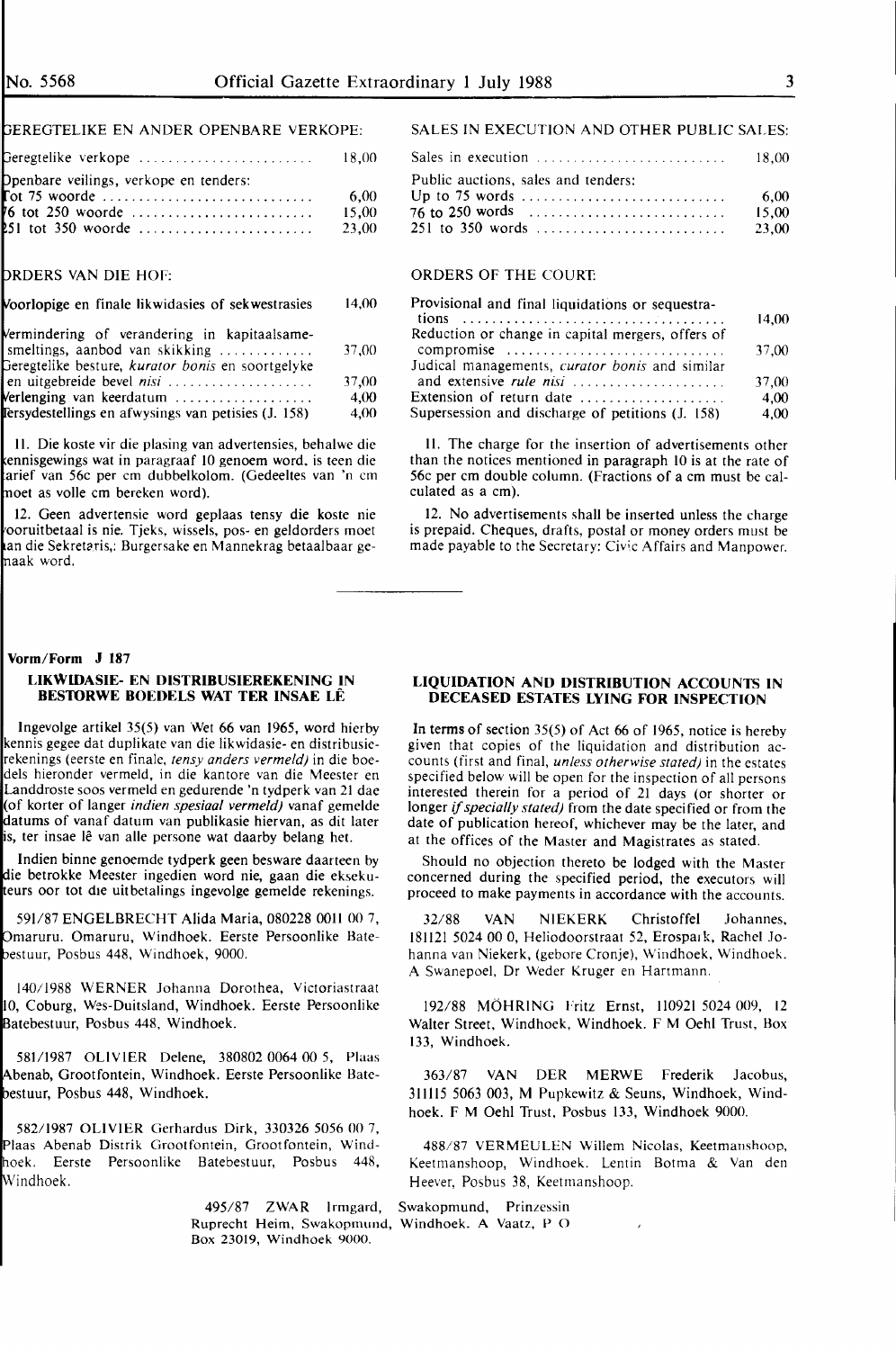#### **Vorm/Form J 193**

#### **KENNISGEWING AAN KREDITEURE IN BESTORWE BOEDELS**

Aile persone wat vorderinge het teen die boedels hieronder vermeld, word hierby versoek om hul vorderinge by die betrokke eksekuteurs **en** binne 'n tydperk van 30 dae (of andersins soos aangedui) gereken vanaf die datum van publikasie hiervan in te lewer. Die inligting word verstrek in die volgorde: Boedelnommer, familienaam en voorname, geboortedatum, persoonsnommer, laaste datum, familienaam, geboortedatum en persoonsnommer; naam **en** adres van eksekuteurs of gemagtigde agent, tydperk toegelaat vir lewering van vorderings *indien anders as 30 dae.* 

273/88 GORLT Clara Selma, Windhoek, 19.5.1894, 940519 01 0001 5, Susanne Grau Heim, Windhoek. 24.5.1988. F **M** Oehl Trust, Box 133, Windhoek.

123/88 MUAFANGEYO John Ndevasia, Windhoek, 5 October 1943, House 18/5481 Katutura, 27 November 1987. Ian Robert McLaren - Executor Investment Trust Co (Pty) Ltd, **P** O Box 21204, Windhoek 9000.

151/88 GEISEB Rudolf Abatie, Windhoek, 301 Bataljon, Tsintsabis, 4 Februarie 1987, Arthur Schiebler Eksekuteur Datief. Swatax (Eiendoms) Beperk, Posbus 249, Windhoek.

231/88 PLEITZ Hugo Julius, Windhoek, 1 April 1891, 910401 0100 01 00, Swakopmund, 30 April 1988, Eerste Persoonlike Batebestuur, Posbus 448, Windhoek, 9000.

227 /1988 VAN NIEKERK Gert Johannes, Windhoek, 15 Junie 1932, 320615 0100 277, Tsumeb, 8 Mei 1988. Helena Johanna van Niekerk, 26 Februarie 1936, 360226 0100 07 8. Eerste Persoonlike Batebestuur, Posbus 448, Windhoek.

#### **NOTICE TO CREDITORS IN DECEASED ESTATES**

All persons having claims against the estates mentioned below are hereby called upon to lodge their claims with the executors concerned, whithin 30 days (or otherwise as indicated) calculated from the date of publication hereof. The information is given in the following order: Estate number, surname **and** christian names, date of birth, identity number, last address, date of death; surviving spouse's names, surname, date of birth and identity number; name and address of executor or authorised agent, period allowed for lodgement of *claims if other than 30 days.* 

230/88 HEIGAN GOAGOSEB Kleofas, Windhoek, 13 Januaric 1918, 180113 05 0018 1 Swakopmund, 18 April 1988. Mnre Van der Westhuizen & Greeff, Posbus 47, Otjiwarongo.

262/88 SCHOEMAN Johanna Jacomina, Windhoek, 1897/01/19, 970119 01 0002 6, J.T. Potgieter Tehuis vir Bejaardes Windhoek 9000. 5 Mei 1988. Hendrik Gerhardus Theron, Veritas Eksekuteurskamer (Edms) Bpk., Posbus 755, Windhoek 9000.

DE BRUIN Jan Hendrik, Windhoek, 6.8.1911, 110806 01 0006 2, Hentiesbaai SWA 9000. 5.6.1988. Bank Windhoek Beperk, Boedelafdeling, Posbus 15, Windhoek, 9000.

VAN KRAAYENBURG Olaff, Windhoek, 4.12.1964, 641204 01 0033 0, Promenadenweg, Woonstel 9, Windhoek, 9000. 16.6.1988. Bank Windhoek Beperk, Boedelafdeling, Posbus 15, Windhoek, 9000.

#### **Vorm/Form 517**

#### **KENNISGEWING AAN KREDITEURE IN BESTORWE BOEDELS**

Alle persone wat vorderinge het teen die boedels in die bylae vermeld, word versoek om sodanige vorderings binne 'n tydperk van 30 dae (of andersins soos aangedui) vanaf die datum van publikasie hiervan by die betrokke eksekuteu·;s in te lewer.

VAN DER MERWE Huibrecht Elizabeth Lucia, 11.8.1909, 0908110006008, Windhoek, 3.4.1988. Standard Bank SWA Ltd., (Registered Bank) Trustee Branch, P O Box 2164, Windhoek 9000, 30 days, Windhoek SW.A.

#### **NOTICE** TO **CREDITORS IN DECEASED ESTATES**

**All** persons having claims against the estates specified in the schedule, are called upon to lodge their claims with the executors concerned within a period of 30 days (or otherwise as indicated) from the date of publication hereof.

DEYSEL Anna Sophia Cornelia, 5.6.1915, 150605 01 0004 5, Otavi, 2.5.1988, Deysel John Petrus. Strandard Bank SWA Ltd (Registered Bank) Trustee Branch, P O Box 2164, Windhoek 9000, 30 days, Windhoek S.W.A.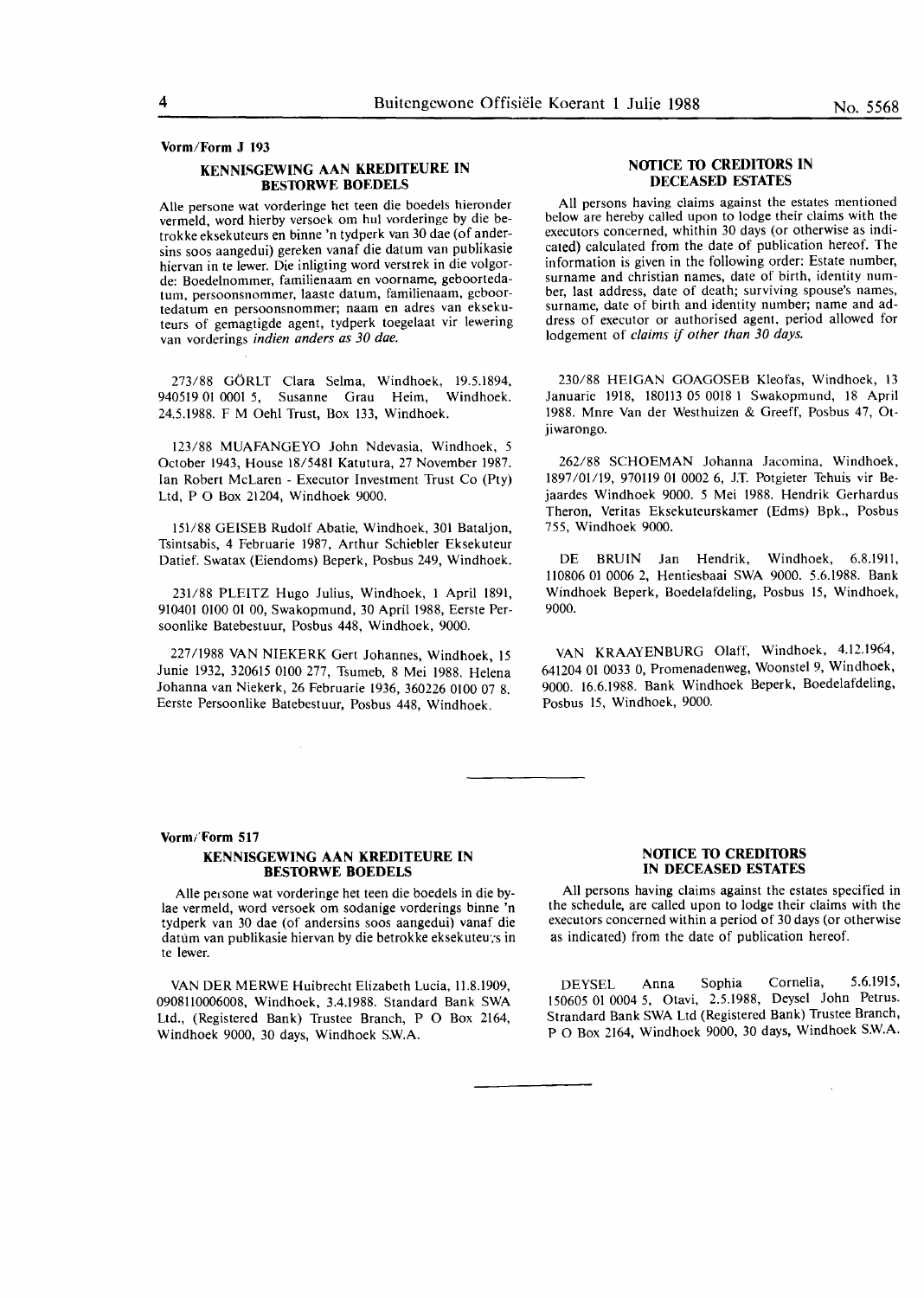#### **Vorm/Form S19**

#### **LIKWIDASIE EN DISTRIBUSIEREKENING IN BESTORWE ROEDEL WAT TER INSAE LE**

lngevolge Artikel 35(5) van Wet 66 van 1965 word hierby kennis gegee dat die likwidasie- en distribusierekening in die Boedel in die Bylae vermeld in die kantore van die Meester van die Hooggeregshof en Landdros soos vermeld vir 'n tydperk van 21 dae vanaf die datum van publikasie hiervan (of andersins soos aangedui) ter insae sal lê vir alle persone wat daarby belang het.

Indien geen besware daarteen by die Meester binne die gemelde tydperk ingedien word nie, sal die eksekuteur tot uitbetaling daarvolgens oorgaan.

196/88 PIENAAR Jacob Lourens, 971031 01 0001 3, Keetmanshoop, Eerste en Finale. I Julie 1988, Windhoek, Keetmanshoop. Standard Bank SWA Bpk., (Geregistreerde Bank) Trustee Tak, Posbus 2164, Windhoek 9000.

640/87 CARSTENS Anton Marius, 620610 01 00 067, Tsumeb, Gewysigde Eerste en Finale, l Julie 1988, Windhoek, Tsumeb. Standard Bank SWA Bpk., (Geregistreerde Bank) Trustee Tak, Posbus 2164, Windhoek 9000.

#### **LIQUIDATION AND DISTRIBUTION ACCOUNT IN DECEASED ESTATE LYING FOR INSPECTION**

In terms of Section 35(5) of Act 66 of 1965 notice is hereby given that the liquidation and distribution account in the Estate specified in the Schedule will be open for inspection of all persons interested therein for a period of 21 days from the date of publication hereof (or otherwise as indicated) at the offices of the Master of the Supreme Court and Magistrate, as stated.

Should no objection thereto be lodged with the Master during the specified period, the Executor will proceed to make payment in accordance therewith.

MUNUNGA Fabianus, 5908020700770, Upington, Supplementêre Eerste en Finale, 1.7.1988, Landdros, Windhoek, Upington. Standard Bank SWA Ltd., (Registered Bank) Trustee Branch, P O Box 2164, Windhoek 9000.

VAN STADEN Maria Johanna, 1605080012003, Keetmanshoop, Eerste en Finale. Van Staden Jacobus Johannes, 01 July 1988, Windhoek, Keetmanshoop. Standard Bank SWA Ltd., (Registered Bank) Trustee Branch, PO Box 2164, Windhoek 9000.

#### **Vorm/Form J 29S KURATORS EN VOOGDE: MEESTER EN KENNISGEWINGS**

Ingevolge Artikel 75 van Wet 66 van 1965 word hierby kennis gegee, van die aanstelling van persone as kurators of voogde deur die Meester, of van die beëindiging van aanstellings in sodanige hoedanigheid.

Die inligting word verstrek in die volgorde: Nommer van saak, persoon onder kuratele, of minderjarige, en adres: naam en adres van kurator of voog, of aanstelling of beëindiging daarvan, en datum: Meester van die Hooggeregshof, Windhoek, Suidwes-Afrika

#### **CURATORS AND TUTORS: MASTER AND NOTICES**

In terms of Section 75 of Act 66 of 1965, Notice is hereby given of appointments of persons as curators or tutors by The Master or the termenation of appointment in their respective capacity.

The information is furnished in that order: case number, person under guardianship, or minor, and address; name and address of curator or guardian; or appointment or termination thereof and date; Master of the Supreme Court, Windhoek, South West Africa.

~76/86 Christiaan Johannes de Klerk, Staatshospitaal, Hendrik Gerhardus Theron, Veritas Eksekuteurskamer (Edms) Bpk., Posbus 755, Windhoek 9000. 24 April 1987.

### **KENNISGEWING VAN OORDRAG VAN BESIGHEID**

Geliewe kennis te neem dat by die volgende Algemene Sitting van die Handelslisensiehof wat gehou sal word te Windhoek, aansoek gedoen sal word vir oordrag van die Algemene Handelaarslisensie gehou deur mev M.P. SPYRON, op erf 1297 Fritschestraat, Pionierspark Windhoek aan mev P AGENBACH van Posbus 3210 Windhoek wie besigheid sal doen op dieselfde perseel onder die naam DIE SNUFFELMARK.

#### **HILLSIDE MANSIONS (PROPRIETARY) LIMITED IN VOLUNTARY LIQUIDATION**

REFERENCE NUMBER: Wll/87

In terms of Section 408 of the Companies' Act, 1973, the First and Final Liquidation and Distribution Account of the abovementioned Company was confirmed on 8 June 1988.

E ZWARENSTEIN LIQUIDATOR